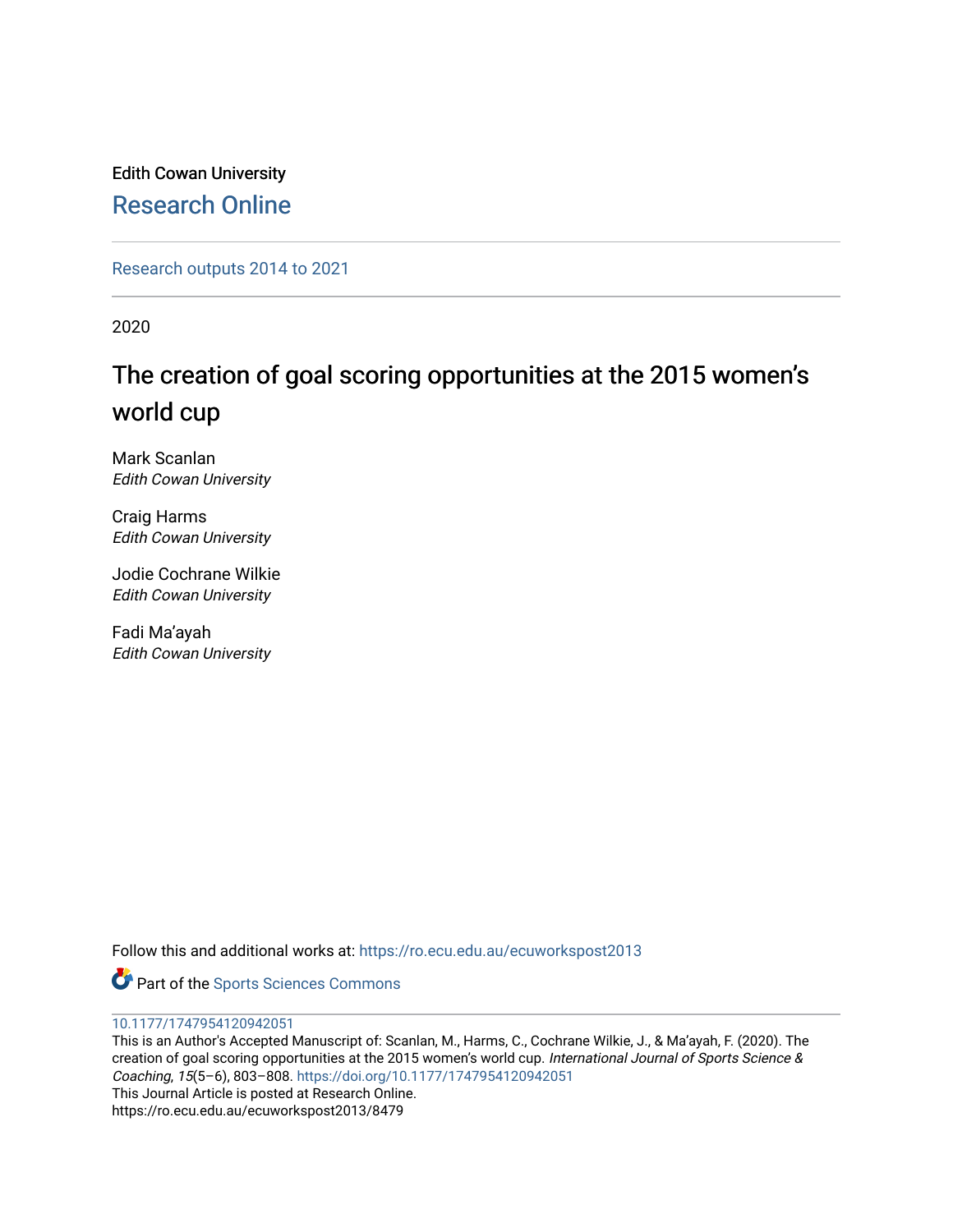This copy is available on Research Online, ECU's institutional repository with the condition that reuse is restricted to non-commercial and no derivative uses.

## **The creation of Goal Scoring Opportunities at the 2015 Women's World Cup**

Mark Scanlan\*, Craig Harms, Jodie Cochrane Wilkie & Fadi Ma'ayah,

*Centre for Exercise and Sport Science Research (CESSR), School of Medical and Health Sciences, Edith Cowan University, Joondalup, WA, Australia* & *School of Arts and Humanities, Edith Cowan University, Joondalup, WA, Australia*

*This paper has been published as:*

Scanlan, M., Harms, C., Cochrane Wilkie, J., & Ma'ayah, F. (2020). The creation of goal scoring opportunities at the 2015 women's world cup. *International Journal of Sports Science & Coaching*, *15*(5–6), 803–808.

<https://doi.org/10.1177/1747954120942051>

## **Correspondence**

Mark Scanlan, Centre for Exercise and Sport Science Research (CESSR), School of Medical and Health Sciences, Edith Cowan University, Joondalup, WA, Australia.

Email: m.scanlan@ecu.edu.au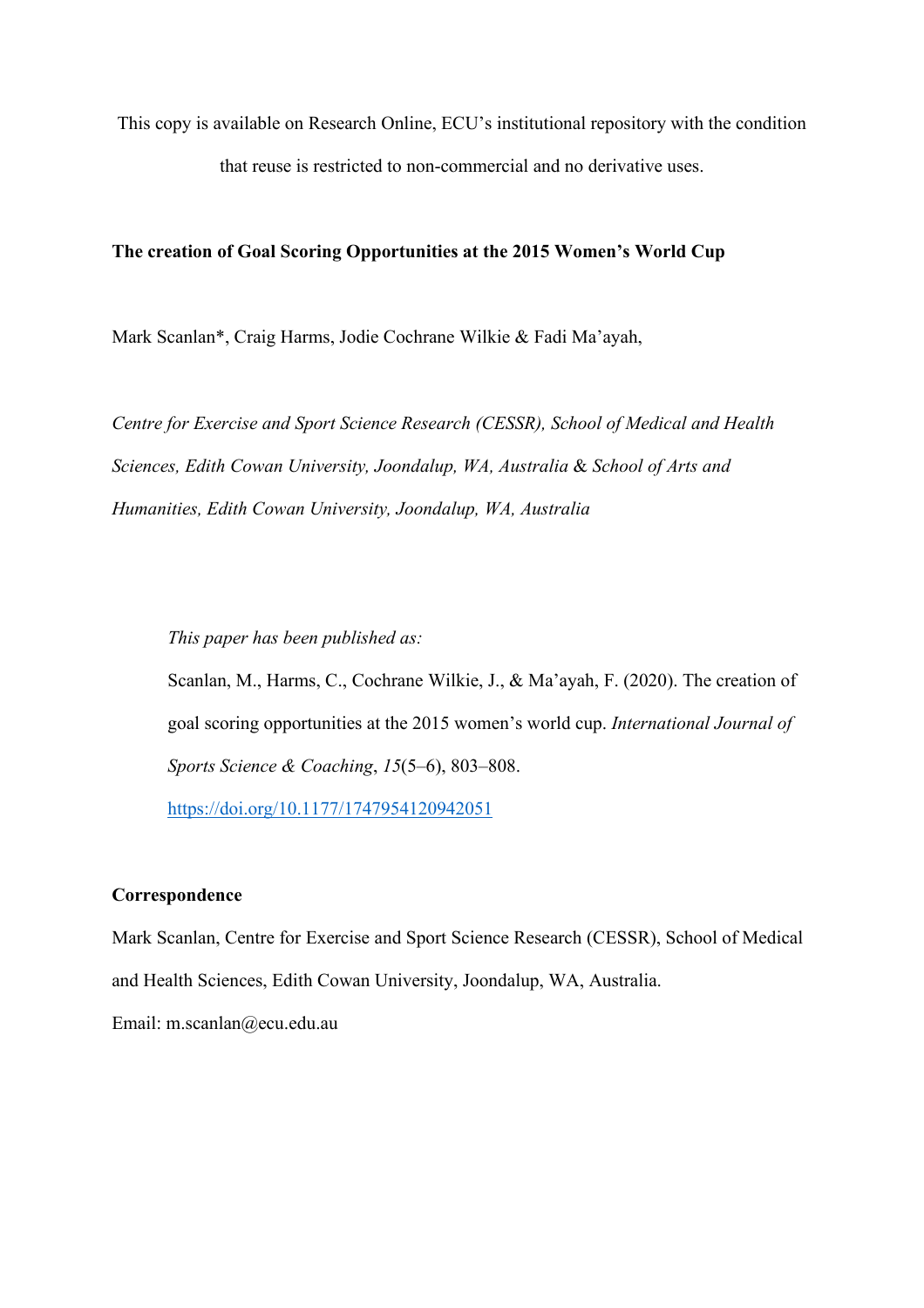#### **The creation of Goal Scoring Opportunities at the 2015 Women's World Cup**

#### *Abstract*

Women's international football is growing in terms of popularity, but to date there is limited published research in women's football and even less that describes effective attacking strategies and the creation of goal scoring opportunities (GSO). The purpose of this research was to investigate and assess the factors related to the creation of GSO at the Canada Women's World Cup 2015. Video footage of each match  $(n = 52)$  from the Women's World Cup (Canada 2015) was analysed using SportsCode Software. The results revealed that the middle third of the pitch was the most effective area for gaining possession and creating GSO. The average time taken to create a GSO was under twelve seconds. The findings of the study can be used by coaches to design training sessions and interventions to successfully create GSO in women's football. The data from the research may influence the tactical set up of women's international football teams and help to evolve the game in the same way that research into the men's game has.

**Keywords:** *Association football, soccer, women's football, world cup, goal scoring*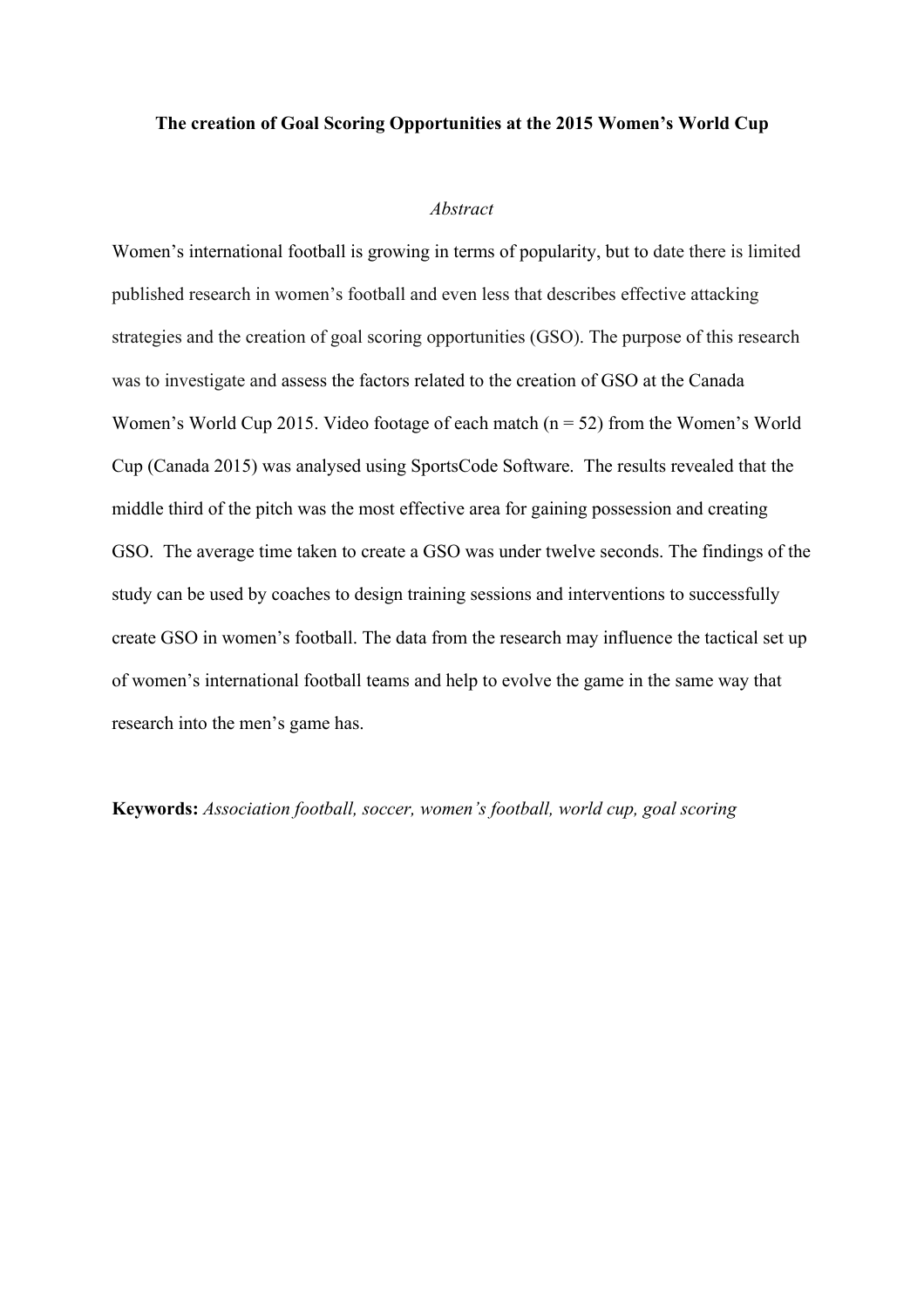## **Introduction**

Women's football is growing in terms of popularity and is becoming an internationally competitive sport. With this growth in popularity, research into the women's game has begun to emerge in the scientific literature [\(Alcock, 2010;](#page-17-0) [Mara, Wheeler, & Lyons, 2012;](#page-17-1) [Mujika,](#page-17-2)  [Santisteban, Impellizzeri, & Castagna, 2009;](#page-17-2) [Zubillaga et al., 2014\)](#page-17-3). To date however, there is very little published research in women's football that describes effective attacking strategies leading to the creation of Goal Scoring Opportunities (GSO's) that sometimes leads to goals being scored.

Previous research in men's football has identified the ability to attack through central areas of the field of play as one of the major components of successful attacking strategies and the creation of GSO's and goals (Carling, Williams and Reilly 2005; Taylor, Ensum, and Williams M. 2002). Research by [Mitrotasios and Armatas \(2014\)](#page-17-4) reported that during the 2012 European Championship, the central zone (a channel that is the width of the 18 yard box for the full length of the pitch) of the field accounted for 52.6% of the goals created of the 31 games they reviewed. Similar to the findings by Tenga and Sigmund-Stat (2011) in professional football in Norway regarding goals scored, Wright et al. (2011) found that, for club-based football in the United Kingdom, most attacks leading to GSO started in the attacking mid third and front mid third of the pitch.

Smith and Lyons (2017) examined where the ball was regained by a defending team before beginning their own attack. They found that the most successful teams for four World Cups (2002 to 2014) regaining possession of the ball in the middle third of the pitch consistently providing the highest number of possession regains leading to goals. While most of the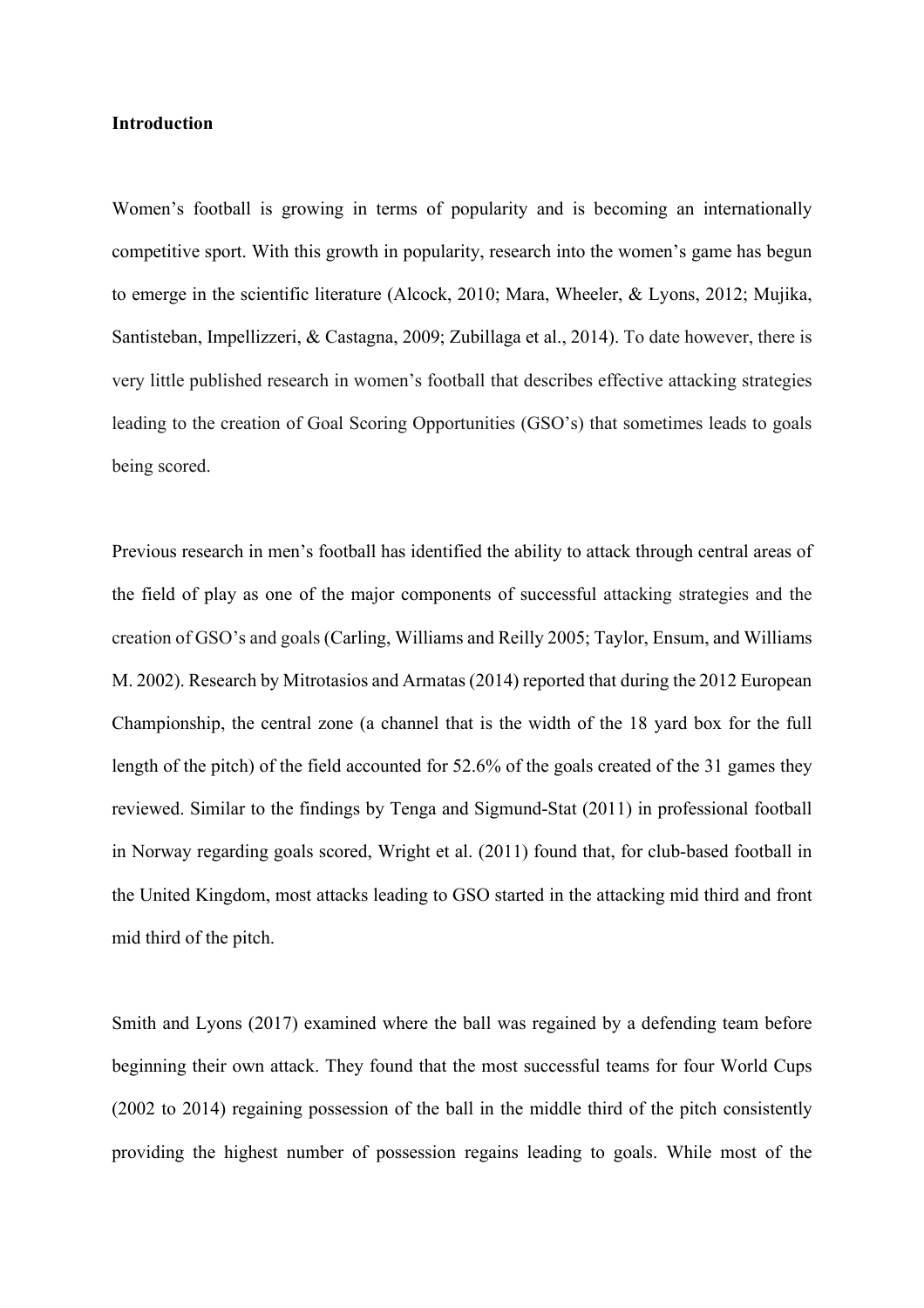previous research in men's football has examined where the attacking play stems from, very little research has investigated how the ball was recovered, the ball recovery strategies. To our knowledge, the only reported published paper that has investigated ball recovery strategies was conducted by Almeda, Ferreira, and Boscovich (2014) in the context of 2011 and 2012 United European Football Association (UEFA) Champions league. They found that teams that were more successful (that is, advanced further into the competition) recovered the ball more by interception, tackle, goalkeeper save, set play, or turnover than the teams that were eliminated from the competition.

Research supports the view that the quicker the transition to attack (that is, regaining possession and then attacking), the greater the chance of scoring. [Hughes and Churchill \(2005\)](#page-17-5) found that, at the 2001 Copa America, the majority of shots made (43%) stemmed from phases of possession lasting between 0 and 4 seconds in duration, 72% of all shots resulted from phases no more than 9 seconds and 66% of goals scored resulted from possessions equal to or less than 9 seconds. In contrast, another study found that the majority of goals in football occur in the context of a longer time in possession. For example, analyis of the 2006 World Cup by [Acar et al. \(2009\)](#page-17-6) revealed that approximately 40% of all goals scored were a result of possessions lasting less than 5 seconds; and 61% were a result of possessions lasting 10 seconds.

The type of final pass before a goal is scored has also been of interest to researchers. Smith and Lyons (2017) found that, in comparison to crosses and other methods of attempting to score, the most frequent last phase of play leading to a goal in four World Cups (2002-2014) was a pass where the ball was played in the area behind the opponent. This pass was such that an attacking player could run onto the ball or when the pass was made to an attacking player,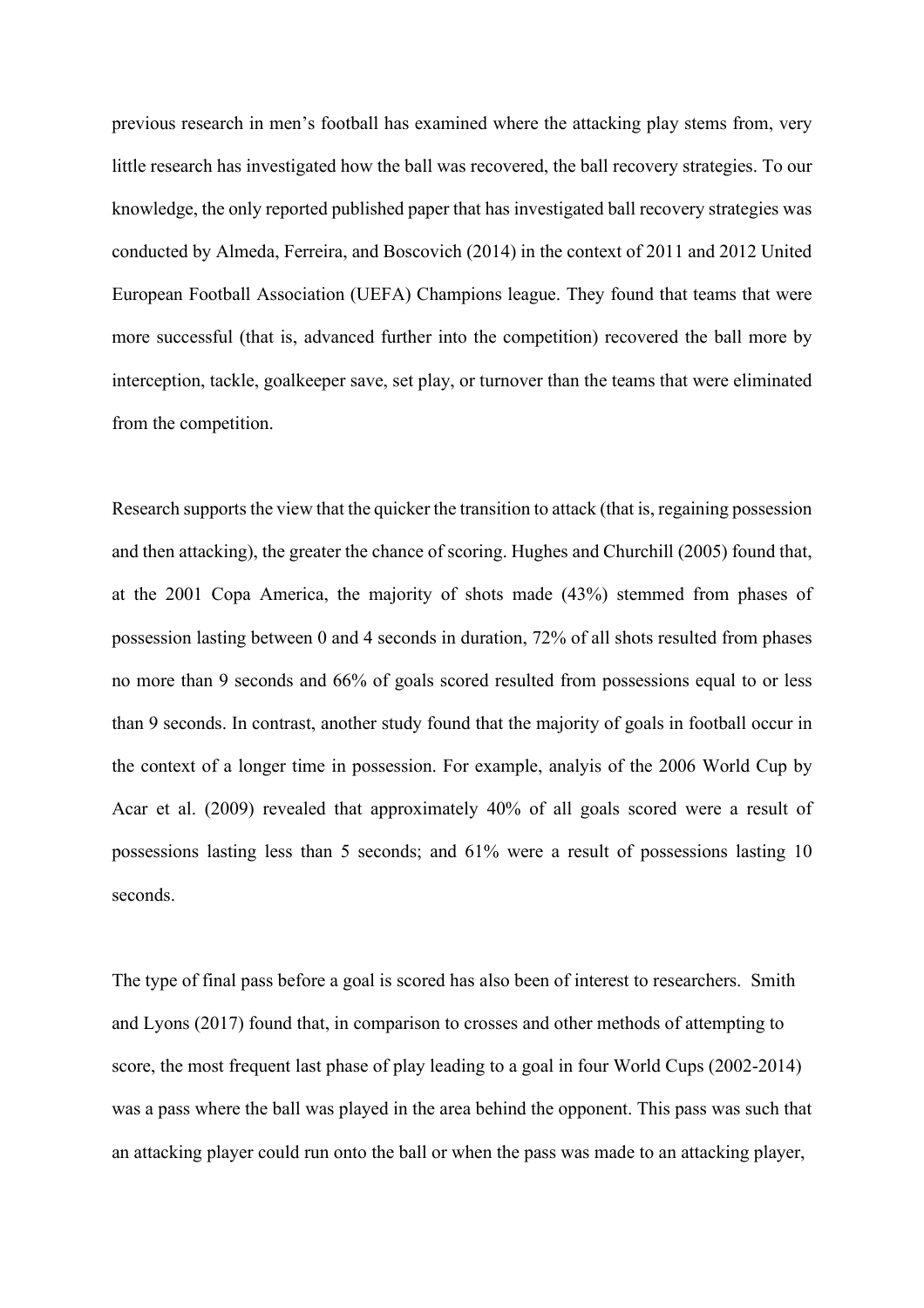level with the last defender and in a position where they can threaten to score a goal. In the only study examining attacking strategies in woman's football, Mara, Wheeler, & Lyons (2012) found that, for all regular season games of the 2010/2011 W-League football competition, more goals were scored from crosses compared to conventional passes, free kicks, and corner kicks; and that crosses distributed into attackers at a mid-section height were most effective.

In summary, most goals are created by a defending team regaining possession in their own defensive half (Smith & Lyons, 2017). While there is some contradictory research regarding the utility of time taken to take a shot at goal (Acar et al., 2009; Hughes & Churchill, 2005; Wright et al., 2011), no study has investigated whether the time taken from regaining the ball to shooting is related to effectiveness of creating GSO's. Although the findings of Mara, Wheeler, and Lyons (2012) point to the importance of crosses for GSO's in women's football, the relative importance of crosses compared to the final phases of play identified by Smith and Lyons (2017) has yet to be conducted. Although Smith and Lyons (2017) combined the events of passing the ball behind opponents or to a player level with the last defender who could either shoot or take the ball forward / passing to a team mate who shot the ball as one category Ball Behind & Strike/Pass & Strike (BBS/PS). It is possible that the explanatory role of the BBS/PS may be more clearly understood if BBS/PS was viewed as two categories because a Ball Behind, Pass and Strike (BBPS) GSO may be not as effective for goal scoring compared to a Ball Behind and Strike (BBS) GSO because the extra ball movement associated with a BBPS may increase the likelihood that the defence can reorganise themselves compared to a BBS GSO.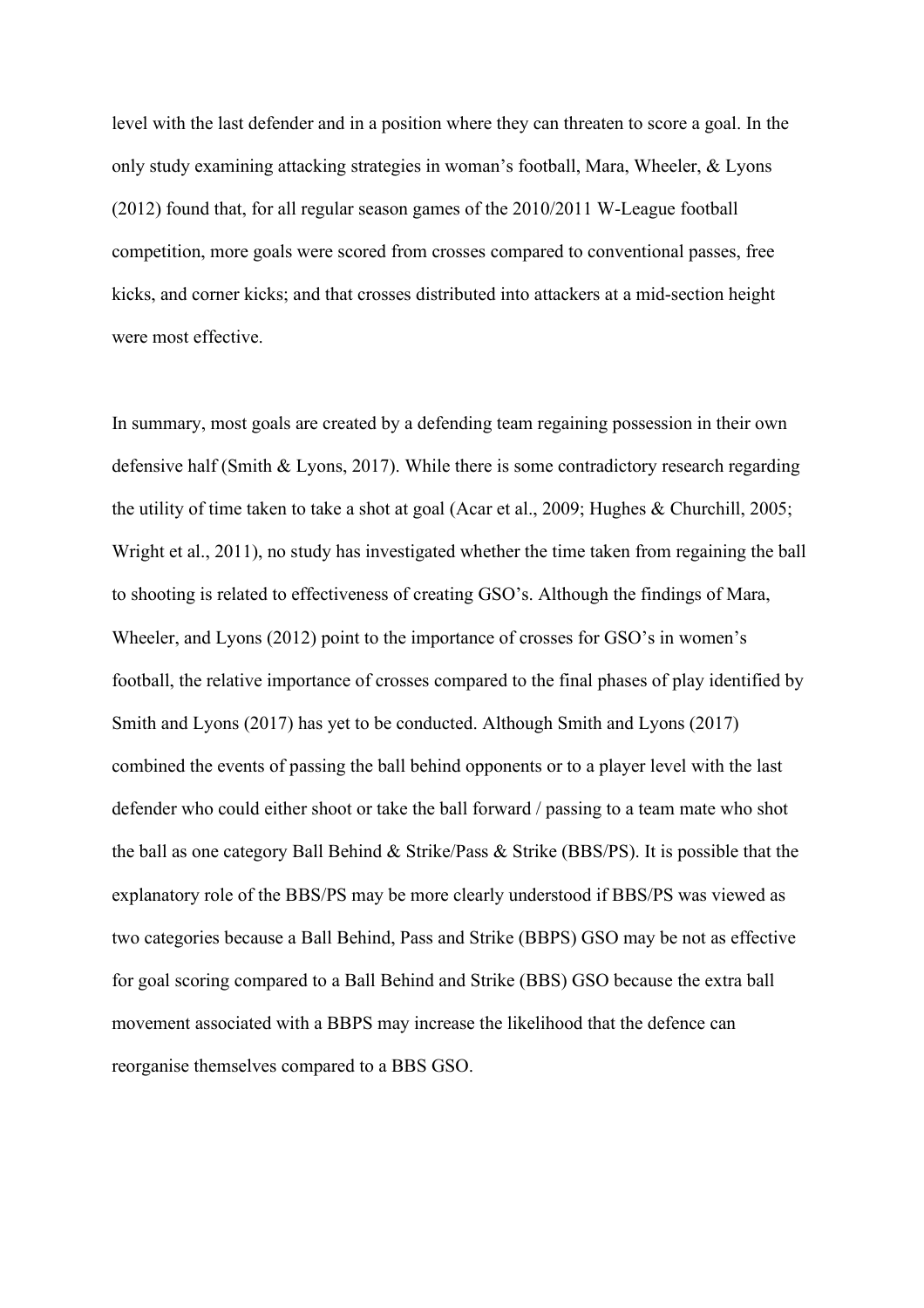While the overall findings reviewed may reflect the state of play in men's football regarding GSO creation and goal scoring, in the same way that there are differences between men and women regarding physiological aspects of football (e.g., women cover 33% less distance at high intensity when compared to their male counterparts – see Mujika, Santisteban, Impellizzeri, & Castagna, 2009), how women create chances to score in football may not be the same way as male footballers do. Thus, the purpose of this study was to investigate GSO creation and goals scoring in international women's football that occurred at the Women's World Cup in 2015. Of particular interest was where the ball was regained by the defending team, how they regained the ball, how quickly they moved from regaining the ball before shooting, and what was the most commonly observed pass before GSO or goal.

Owing to our hypothesis' and predictions based on the some of the pervious research from men's football (Smith & Lyons, 2017), it was expected that GSO's and goals would most commonly originate in the middle third of the pitch. It was also hypothesised that the most the most common last pass before a GSO or goal would be a pass where the ball was played in area behind the opponent so that an attacking player could run onto the ball or when the pass was made to an attacking player who was level with the last defender and in a position where they can threaten to score a goal.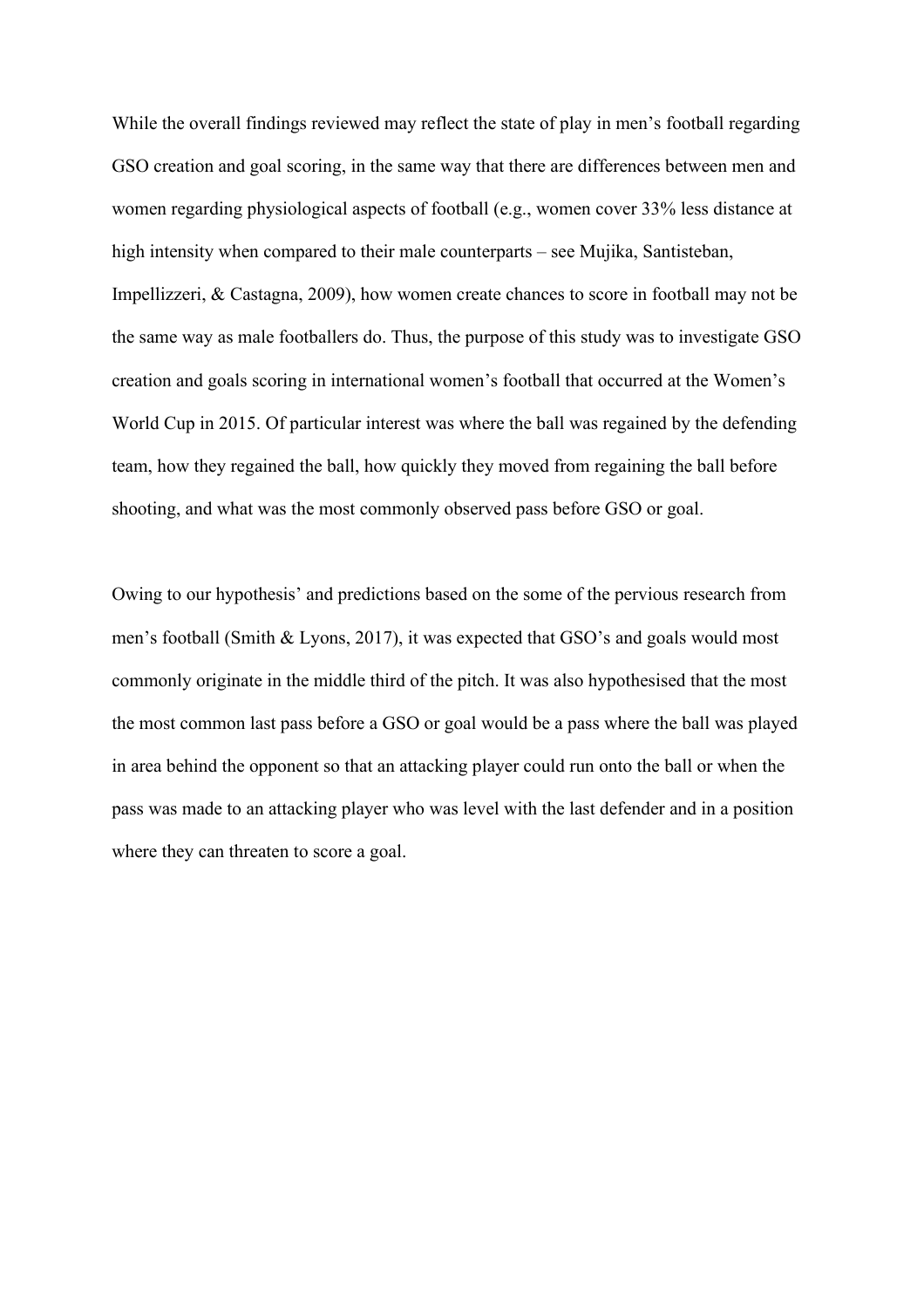## **Methods**

## **Procedures and Measures**

The study was approved by the Edith Cowan University Ethics Committee. Video footage of the 52 matches from the Women's World Cup in Canada in 2015 were analysed. For the purpose of the present study, a GSO was classified as being a shot that was determined to have been on target with a high likelihood of scoring a goal if not for the intervention of the goalkeeper or an opposing defender. When a GSO was successful, a goal was scored. An unsuccessful GSO was a GSO that was prevented by the goal keeper or a defender's intervention. Replays of GSO's during the broadcast video footage or accessed from the offical FIFA Youtube channel and website were utilised to determine whether the GSO had a high likelihood of scoring except for the intervention of the goalkeeper or opposition player. Shots that rebounded back into play after striking the goal frame, were omitted from the study. Penalty shoot-outs were also excluded from the study as they are used as a means of determining a winner at knock out stages of tournaments.

Every GSO in all 52 games were analysed in the study. Coding of the games was undertaken using SportsCode Pro V9 (Sportstec. Limited) with the pitch divided into 9-zones to record the zone where the ball was taken possession of by the attacking team (Zone of Possession Gain: ZPG). Dividing the pitch into 9 zones (see Figure 1) was chosen as it is common in football for coaches and players to refer to defensive, midfield and attacking zones. Each zone was divided into 3 sub-zones as this correlates with typical tactical formations and player positions in football. This was undertaken to provide context to the performance analysis football research as suggested by McKenzie & Cushion (2013).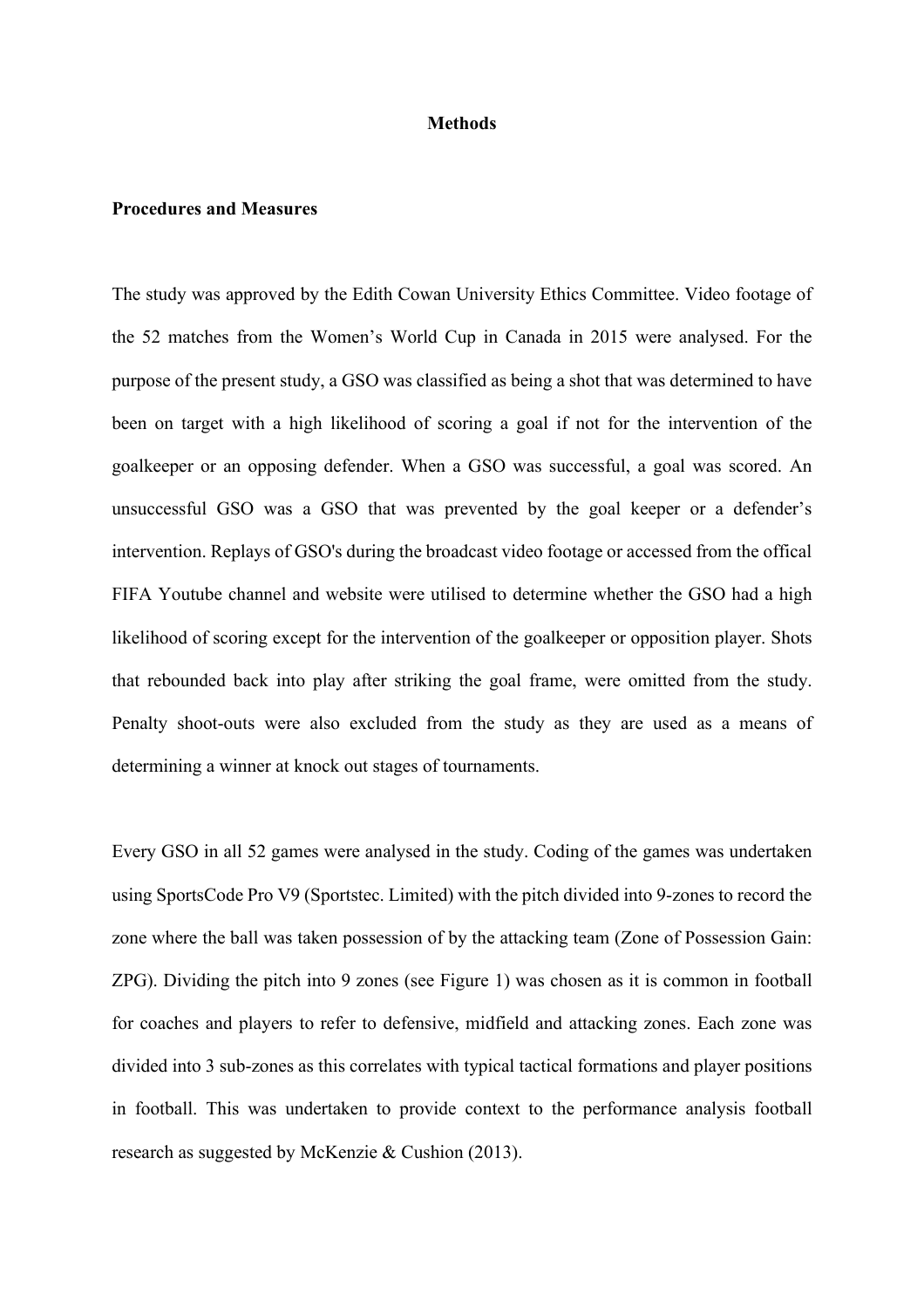#### Figure 1. here\*\*\*\*

Figure 1. The 9-Zone grid system employed to record the Zone of Possession Gain.

Time taken from the ZPG to the successful (when the ball crossed the line) or unsuccessful GSO (when the flight path of the ball meant that the shot could no longer be considered a GSO) was recorded from the time stamp on the official broadcast as part of the analysis of every GSO for the study so that the effect of time on the creation of a GSO.

Analysis of the Type of Possession Gain (TPG) leading to a GSO was also recorded from the sampled matches. After reviewing the GSO's and considering the role of defensive pressure as well as errors by the attacking team, three categories of TPG were developed: interception/misplaced pass (IMP: When a player in possession of the ball deliberately attempts a pass to a teammate and the pass is intercepted or when a pass is played into open space with intent for a teammate and the opposition gain possession); tackle/high pressure (THP: When possession is gained through a tackle or when an opponent forces a skill error [heavy touch] through physical contact or close proximity); and restart (R: unopposed and controlled possession from situations such as goal kick, throw in, free kick or goalkeeper in possession after a save).

The last phase of play prior to the GSO was recorded in the present study and were based on the methodology used by Smith and Lyons (2017). Smith and Lyons defined three phases of play prior to a goal and then expanded in this study to include GSO's: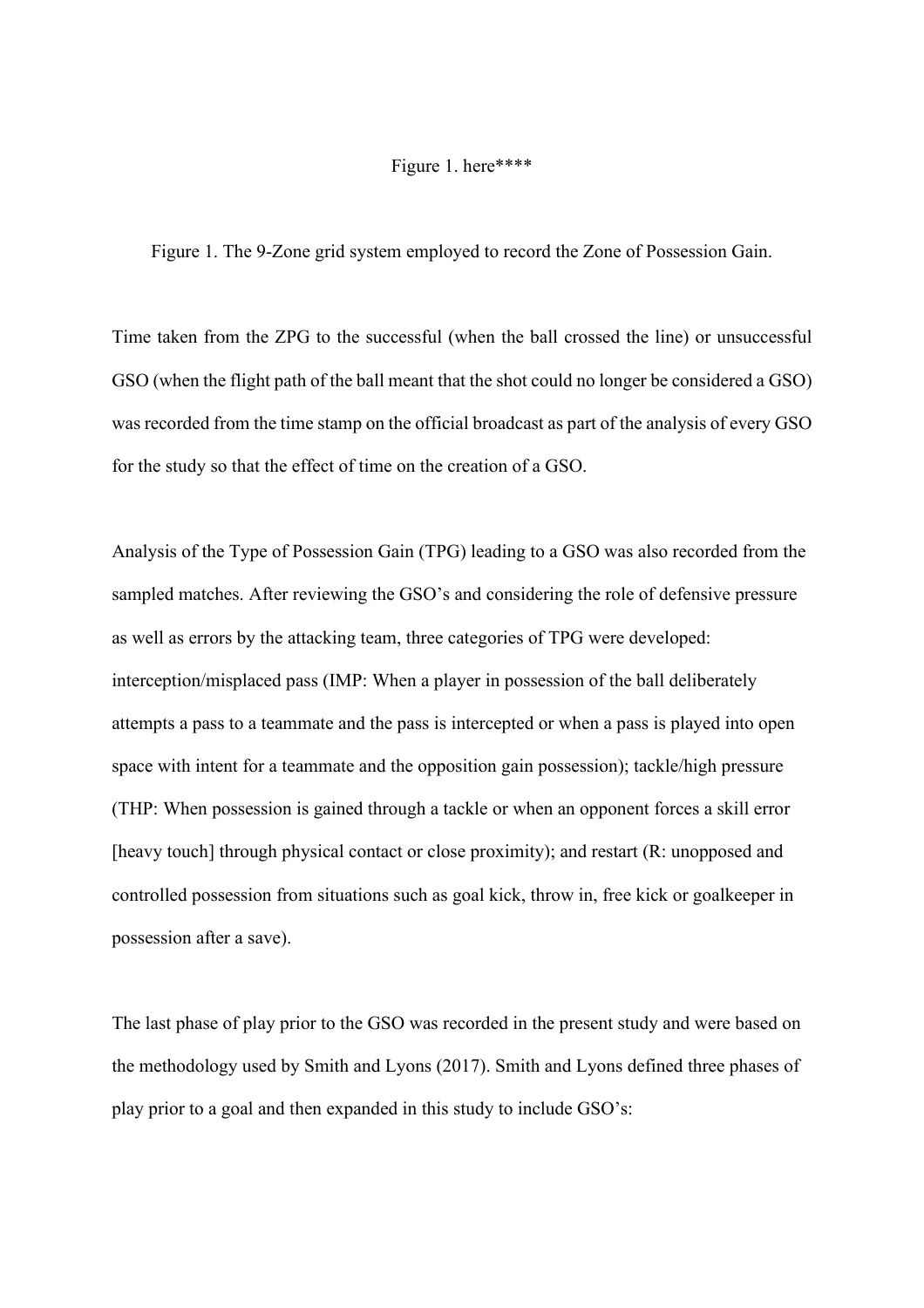Ball Behind and Strike / Pass and Strike (BBS/PS: passing the ball behind opponents or to a player level with the last defender who could either shoot or take the ball forwards; or pass to a team mate who shot the ball); Crosses (a pass into the penalty area from either side of the penalty area and from within 20 yards of the goal line, including corner kicks), and Other (Other methods of attempting to score). A separate analysis was conducted where BBS/PS was considered as two categories: Ball Behind and Strike (BBS: passing the ball behind opponents or to a player level with the last defender who could either shoot or take the ball forwards), Ball Behind Pass and Strike (BBPS: as for BBS except that the player passed to passed the ball to a team mate who had a shot on goal).

## **Reliability**

**Intra:** To ensure the reliability of the coding process a test-retest reliability protocol was performed using a 20-day interval for re-analysis to avoid task familiarity. From the available video, the matches of the Top 4 Women's teams were re-reviewed by the analyst, returning a Yules Q Statistic of 1.0. A Yule's Q score of 1.0 for intra-reliability is indicative that the analyst had a 100% probability of analysing the variables repeatedly.

**Inter:** A Yules Q Statistic of 0.98 was returned for inter-reliability after a second analyst reviewed the Top 4 (semi-finalists) Women's Games from the Canada 2015 tournament and their results compared against the first analyst's results. The Yule's Q score of 0.98 for inter-reliability indicates there is a probability of 99% that the analyst(s) agreed in their coding. To calculate the reliability of coding of the categorical data the two categories that registered the only difference (ATT, MID) in sum total of all the categories analysed was used for the Yule's Q.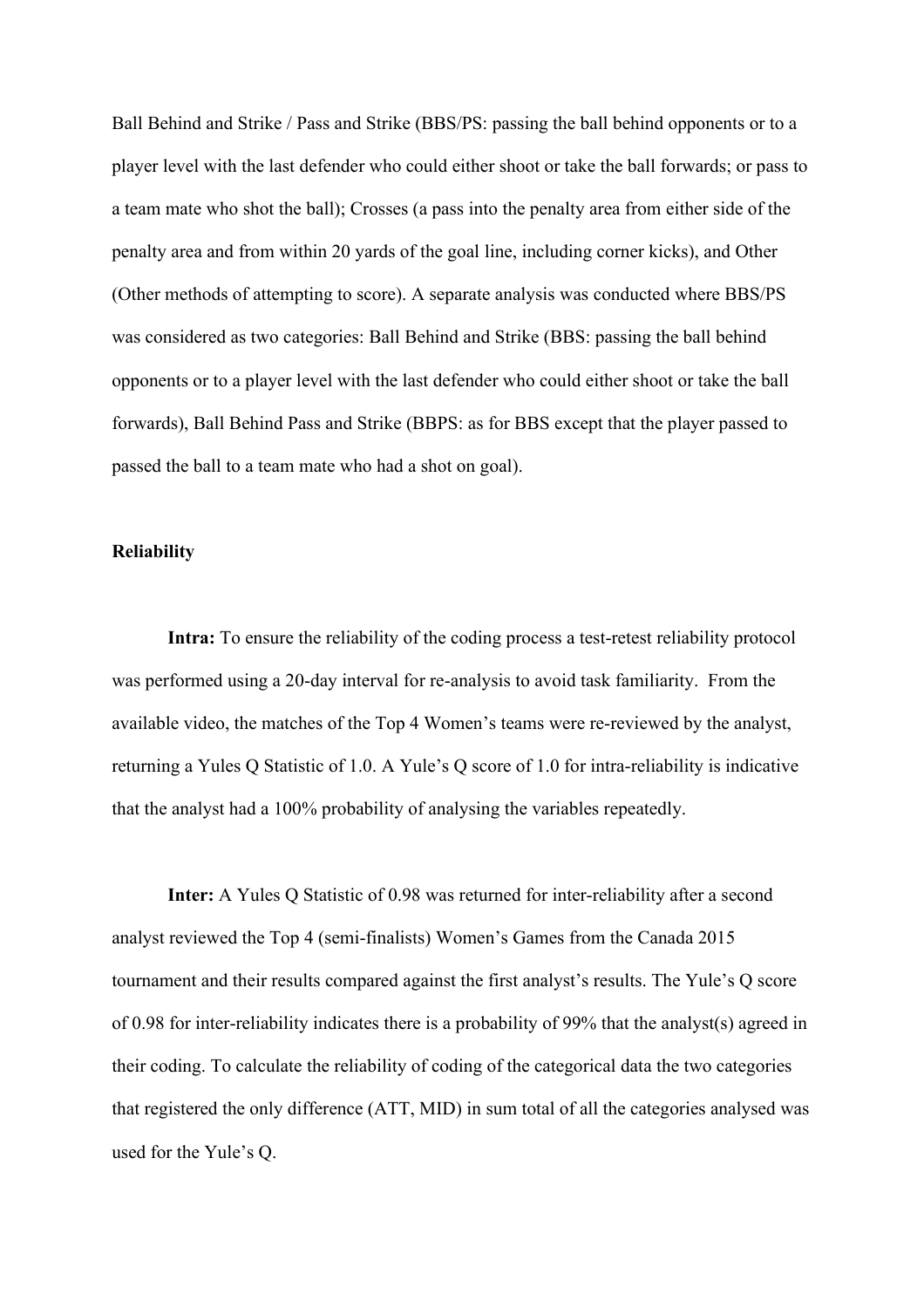For intra/inter-reliability the Yules Q statistic [\(Barbour, Edenfield, & Blumenthal, 2007\)](#page-17-7) was utilised for the categorical data due to its intuitiveness in measuring, the ease in which it calculates and because of applicability to the decision-making process of performance analysts.

## **Statistical Analysis**

All statistical analysis was conducted by using SPSS version 26 (SPSS Inc., Chicago, IL, USA). A Chi Squared test of independence was used to examine if there was a difference between ZPG leading to type of GSO (a GSO, unsuccessful GSO, and goals scored or successful GSO). An independent samples *t*-test was conducted to determine if the time taken for an unsuccessful GSO was different to time take for goals scored. A Chi Squared test of independence was used to examine to investigate differences between TPG and type of GSO as well as phase of play and type of GSO.

## **Results**

In the 52 matches, 390 GSO's were observed. Of the 390 GSO's, 295 of these attempts were deemed unsuccessful and 95 resulted in a goal being scored. That is, approximately one in four GSO's were successful.

Chi Square analysis indicated that there was a difference between the different zones of possession gain leading to the creation of a GSO,  $\chi^2$  (8)= 178.34,  $p \le 0.05$ , unsuccessful GSO  $\chi^2$  (8)= 119.34, *p*  $\leq$  .05 and goals,  $\chi^2$  (7)= 60.54, *p*  $\leq$  .05. As can be seen in Table 1, the areas where GSO's, unsuccessful GSO's, or goals most commonly began was in the three midfield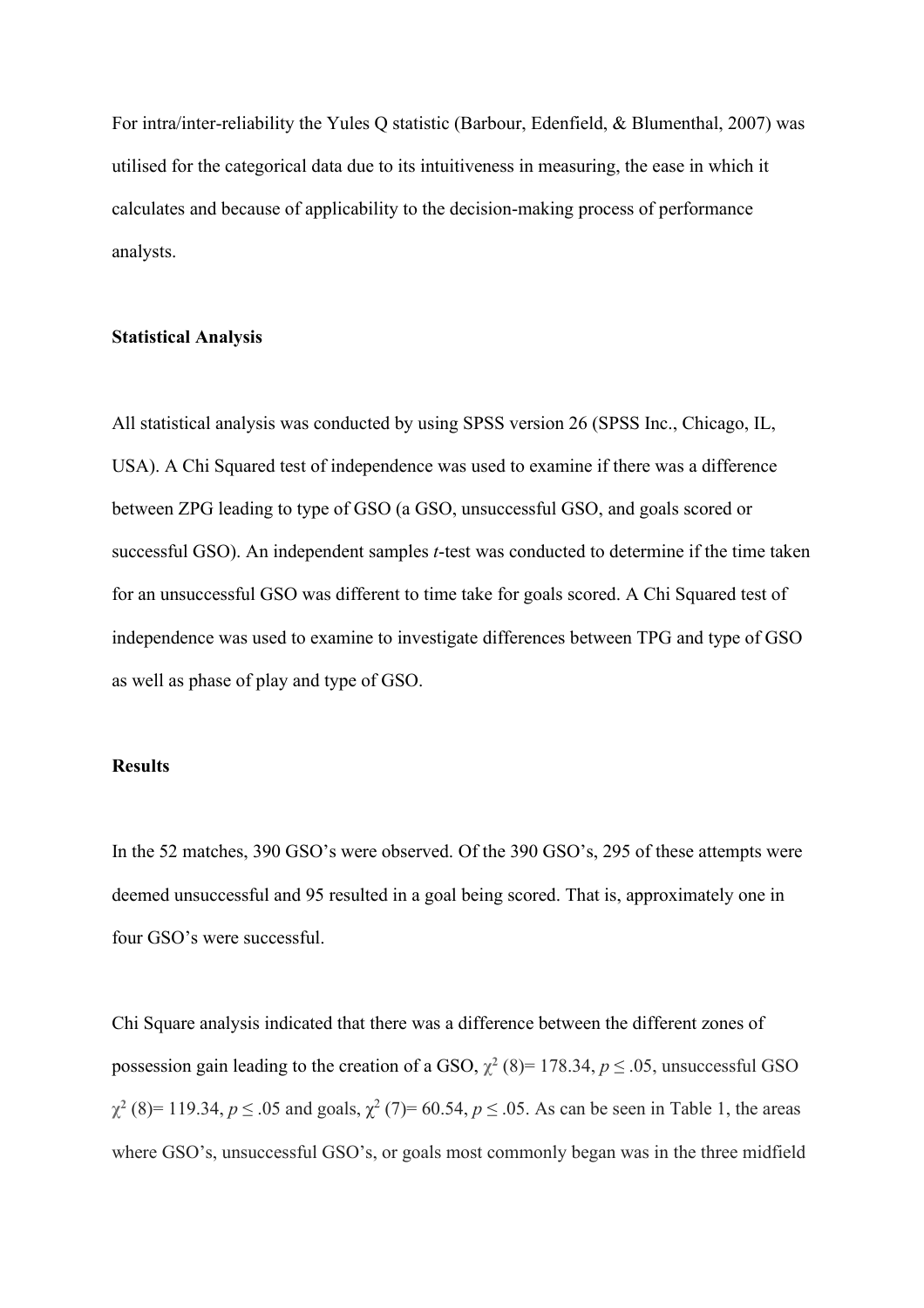zones (midfield right 13%; midfield centre 27%, and midfield left 16%) and the attacking centre zone.

Table 1. 9 Zones of possession gain leading to the creation of GSO, unsuccessful GSO's and Goals scored.

| <b>ZPG</b>                       |    |    |              | AR AC AL MR MC ML DR DC DL                                 |    |              |   |                |   | Total |
|----------------------------------|----|----|--------------|------------------------------------------------------------|----|--------------|---|----------------|---|-------|
| <b>GSO</b>                       | 28 | 60 | 37           |                                                            |    | 52 106 63 10 |   | 29             |   | 390   |
| Unsuccessful GSO $24$ 40 $36$ 38 |    |    |              |                                                            | 80 | 40           | 8 | 24             | 5 | 295   |
| Goals                            | 4  | 20 | $\mathbf{1}$ | 14                                                         |    | 26 23 2      |   | 5 <sup>5</sup> | 0 | 95    |
| <b>Goal/GSO Ratio</b>            |    |    |              | $1:7$ $1:3$ $1:37$ $1:3.7$ $1:4.1$ $1:2.7$ $1:5$ $1:5.8$ 0 |    |              |   |                |   | 1:41  |

Note: GSO= Goals Scoring Opportunity; ZPG= Zone of Possession Gain. AR= Attacking Right; AC= Attacking Centre; AL= Attacking Left; MR= Midfield Right; MC= Midfield Centre; ML= Midfield Left; DR= Defensive Right; DC= Defensive Centre; and DL= Defensive Left.

An independent samples t-test indicated that, on average, there was no difference in time taken between goals scored and unsuccessful GSO's,  $t(46)=0.33$ ,  $p=.74$ . (see Table 2)

Table 2. Time taken to create an unsuccessful GSO and Goal for all teams at the tournament.

|                         | Time taken (secs) | <b>SD</b> |
|-------------------------|-------------------|-----------|
| <b>Unsuccessful GSO</b> | 11.40             | 2.47      |
| Goals                   | 10.96             | 6.04      |

Chi Square analyses revealed that there was a difference for the type of possession gain (TPG) leading to GSO's,  $\chi^2$  (2)= 24.97,  $p \le .05$ , unsuccessful GSO  $\chi^2$  (2)= 13.53,  $p \le .05$  and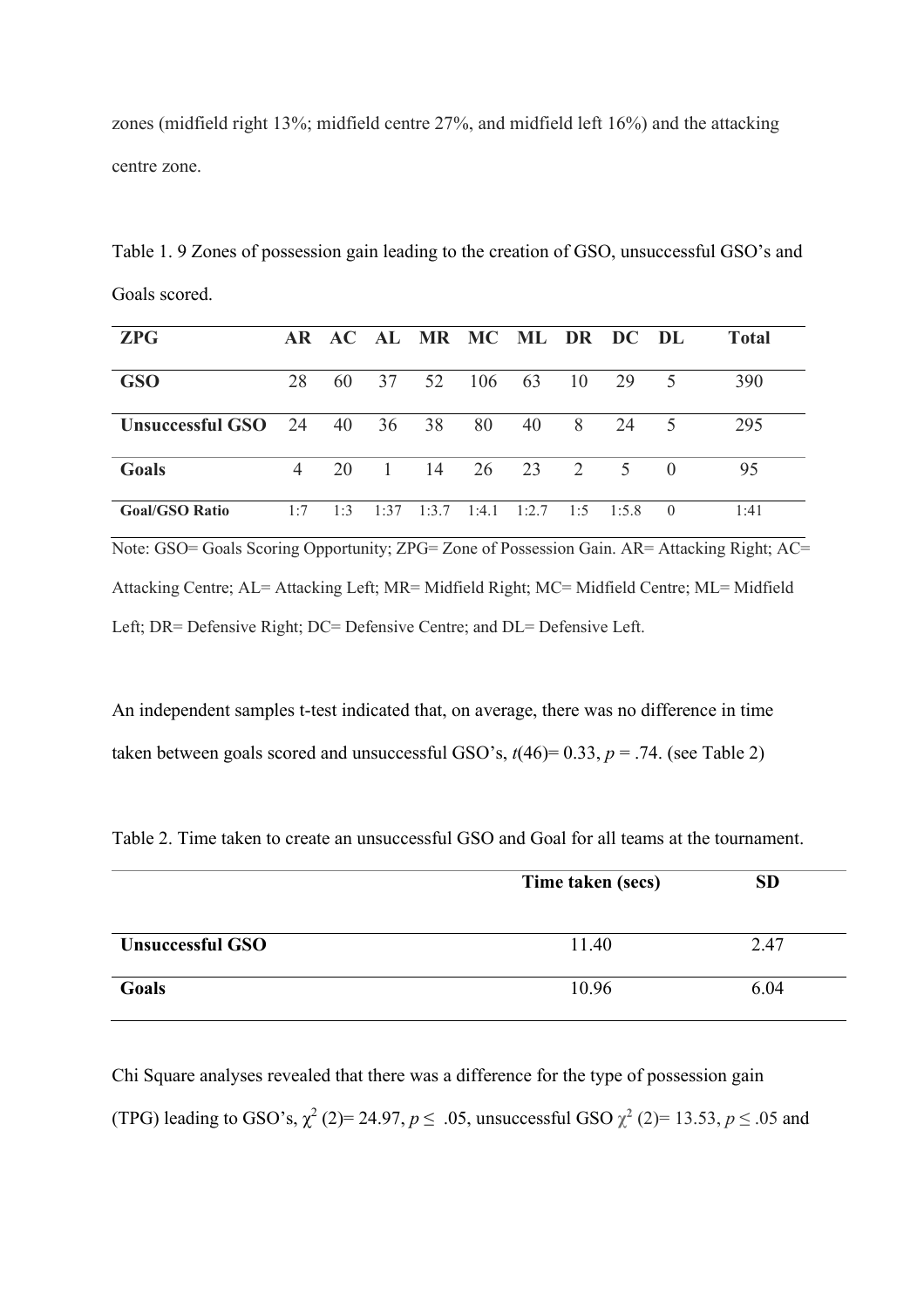goals scored,  $\chi^2$  (2) 10.51,  $p \le 0.05$ . As can be seen in Table 3, the most commonly observed TPG leading to a GSO or goal scored was due to an interception or misplaced pass (IMP).

Table 3. Type of possession gain leading to the creation of a GSO, unsuccessful GSO's, and goals scored for all teams at the tournament

| <b>Possession Gain</b>  | <b>IMP</b> | <b>THP</b> | R     | <b>Total</b> |
|-------------------------|------------|------------|-------|--------------|
| <b>GSO</b>              | 176        | 113        | 101   | 390          |
| <b>Unsuccessful GSO</b> | 130        | 85         | 80    | 295          |
| Goals                   | 46         | 28         | 21    | 95           |
| <b>Goal/GSO Ratio</b>   | 1:3.82     | 1:4.03     | 1:4.8 | 1:41         |

Note: GSO = Goal Scoring Opportunity; IMP= Interception / Misplaced Pass; THP= Tackle / High Pressure; and R= Re-start.

An initial Chi Square analyses was conducted using the three categories of phases before a GSO or goal. A significant difference was observed for the last phase of play and GSO's,  $\chi^2$ (2)= 12.06,  $p \le 0.05$  and unsuccessful GSO  $\chi^2$  (2)= 25.05,  $p \le 0.05$  but not goals scored,  $\chi^2$  (2) 3.56,  $p \ge 0.05$ . As can be seen in Table 4, the most commonly observed last pass before a GSO or unsuccessful GSO was Other Methods (O).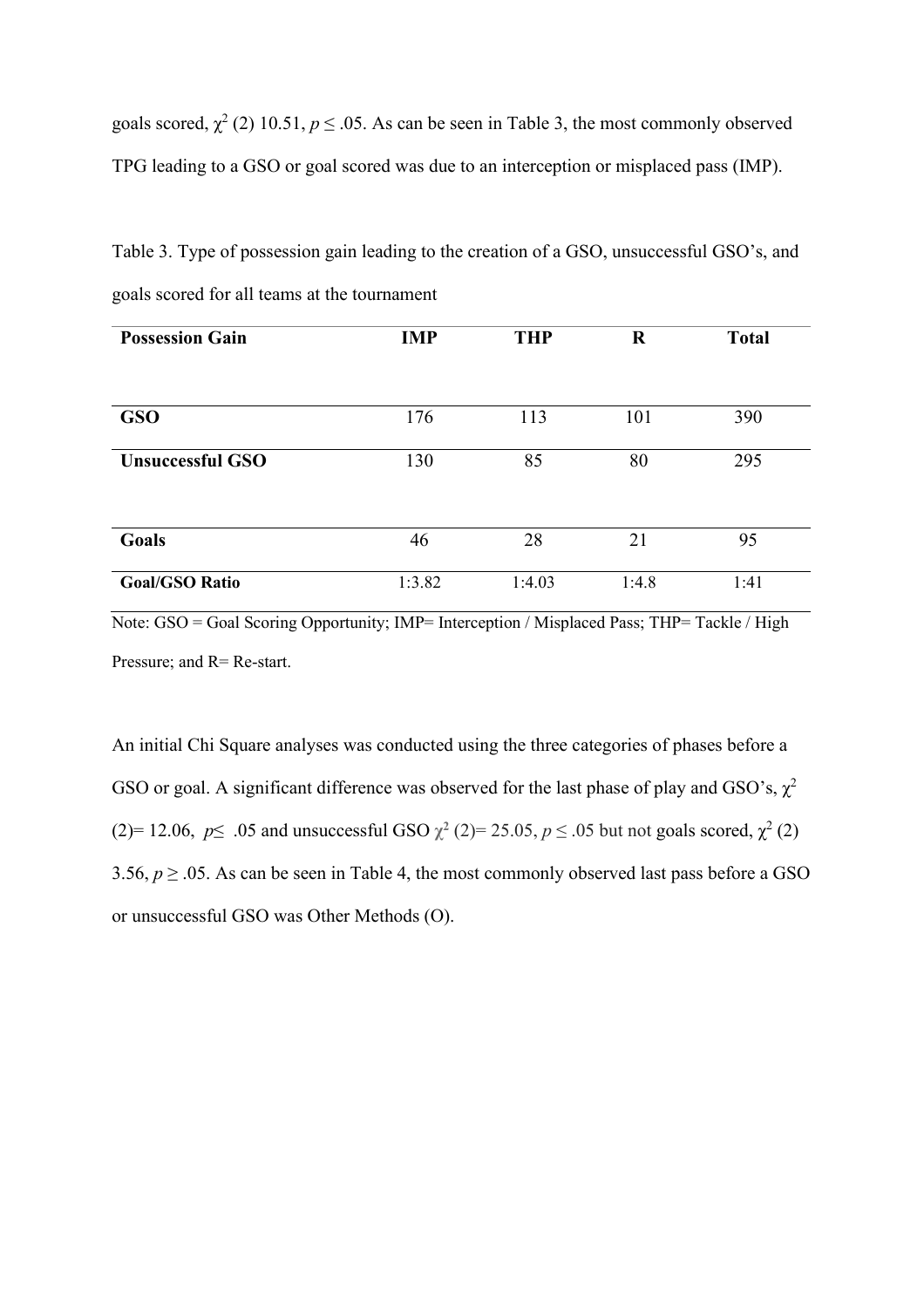Table 4. Final phase of play and GSO's, unsuccessful GSO's and goals for all teams at the tournament: 3 categories

| <b>Type of GSO</b>      | <b>BBSPS</b> | C      |        | <b>Total</b> |
|-------------------------|--------------|--------|--------|--------------|
| <b>GSO</b>              | 110          | 118    | 162    | 390          |
| <b>Unsuccessful GSO</b> |              | 86     | 138    | 295          |
| Goals                   | 39           | 32     | 24     | 95           |
| <b>Goal/GSO Ratio</b>   | 1:2.82       | 1:3.68 | 1:6.75 | 1:41         |

Note: GSO= Goal Scoring Opportunity; BBS/PS= Ball Behind and Strike / Pass and Strike; C= Crosses; and O= Other Methods.

When Chi Square analyses was conducted with four types of passes, a significant difference was observed for the last phase of play and GSO's,  $\chi^2$  (3)= 101.28,  $p \leq .05$ , unsuccessful GSO  $\chi^2$  (3)= 112.66,  $p \le 0.05$ , as well as goals scored,  $\chi^2$  (3) 6.93,  $p \le 0.05$ . As can be seen in Table 5, the most commonly observed last pass before a GSO or unsuccessful GSO was other methods but the most commonly observed last pass before a goal was a cross. What was most apprarent from these findings was that BBPS was the least effective passing strategy before a GSO, unsuccessful GSO or goal.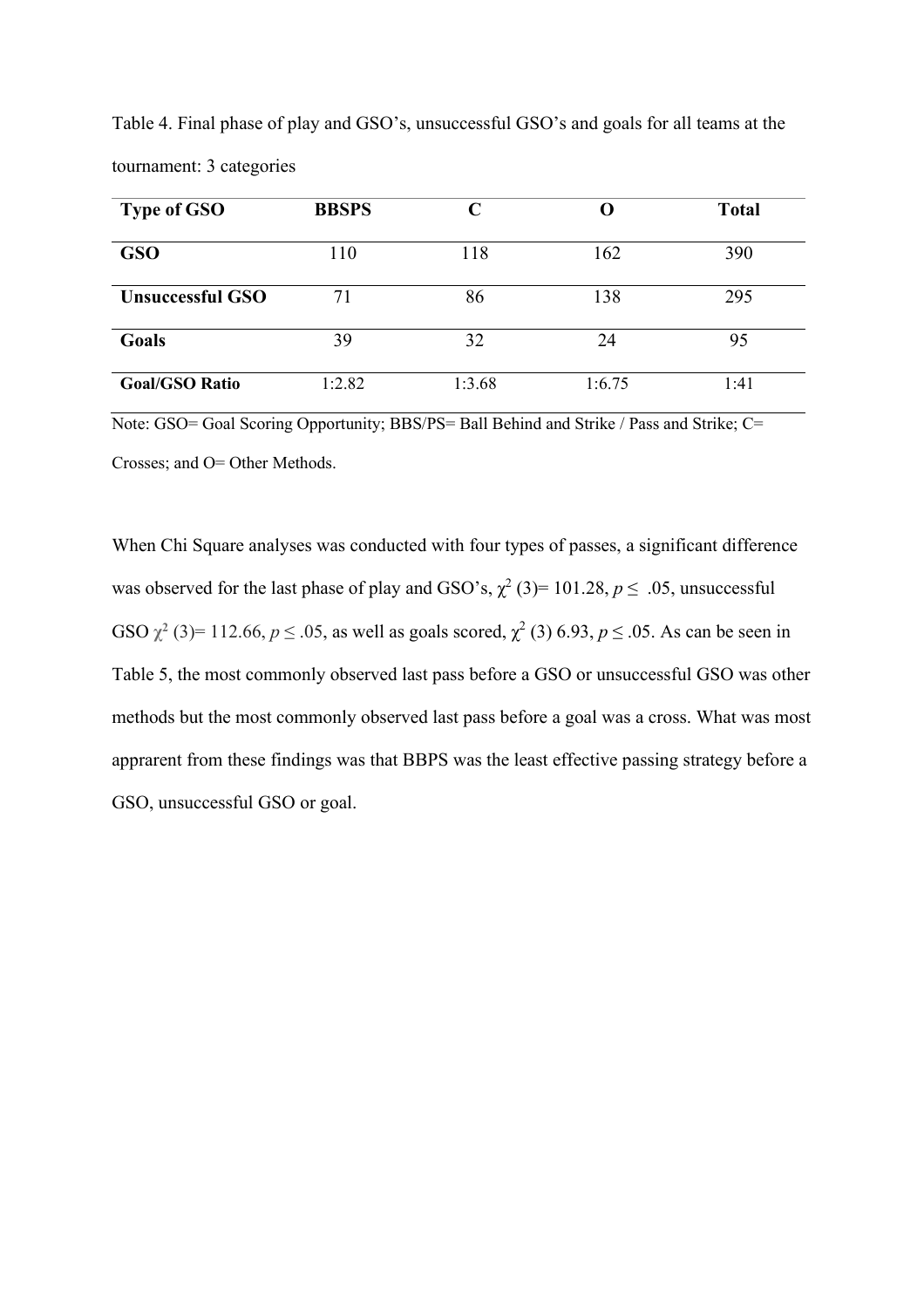#### Table 5.

Final phase of play and GSO's, unsuccessful GSO's and goals for all teams at the tournament: 4 categories.

| <b>Type of GSO</b>      | <b>BBS</b> | <b>BBPS</b> | C      |        | <b>Total</b> |
|-------------------------|------------|-------------|--------|--------|--------------|
| <b>GSO</b>              | 84         | 26          | 118    | 162    | 390          |
| <b>Unsuccessful GSO</b> | 59         | 12          | 86     | 138    | 295          |
| Goals                   | 25         | 14          | 32     | 24     | 95           |
| <b>Goal/GSO Ratio</b>   | 1:3.36     | 1:1.85      | 1:3.68 | 1:6.75 | 1:41         |

Note: GSO = Goal Scoring Opportunity; BBS= Ball Behind and Strike; BBPS= Ball Behind Pass and Strike; C= Crosses; and O= Other.

## **Discussion**

This research conducted the first complete tournament analysis of Women's international football. Based on the findings, the following conclusions from the results can be made. Of the nine zones defined in the present study, regaining the ball in the three midfield zones and the central attacking zone were the most effective areas for gaining possession of the ball and creating an opportunity to score a goal at the Women's World Cup 2015. This finding is similar to the findings reported by Smith and Lyons (2017) who found that the middle third of the pitch consistently providing the highest number of possession regains than the front (final) and back third zones for football in four men's world cups between 2002 and 2014.

How the ball (or type of possession gain: TPG) was regained from the opponent also impacted on GSO's and goals scored. Making an interception or recovering a misplaced pass from the opposition was the most effective ball recovery strategy at Canada 2015 when it came to creating a GSO and scoring a goal. Almada, Ferreira, and Boscovich (2014) also found that for teams, in men's football, intercepting the ball from the opposition was linked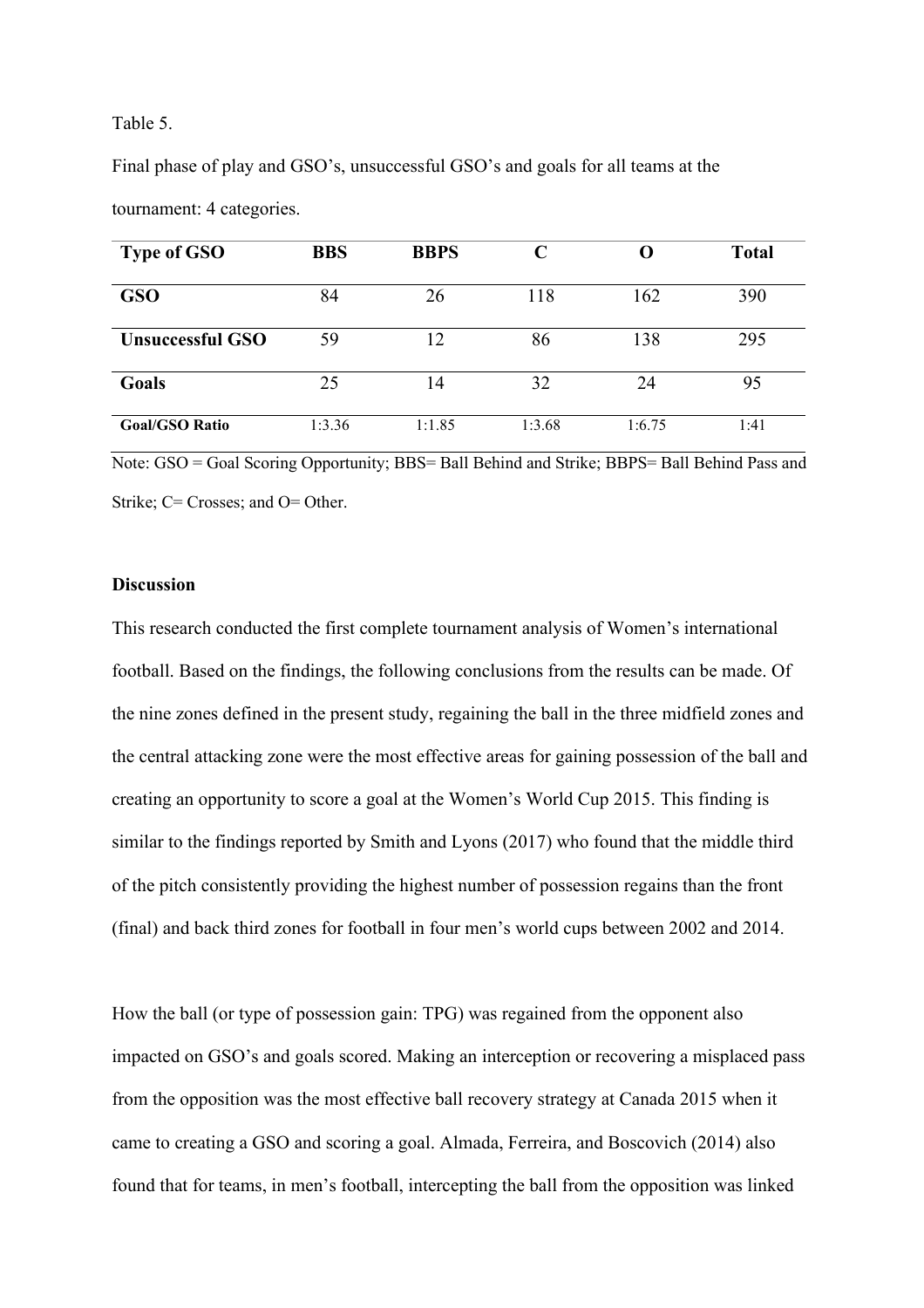with team success. However, what is unique about the finding of the present study is that, for women's football at Canada 2015, intercepting the ball or regaining the ball after an errant pass was more strongly linked with GSO's or goals than tackling and creating pressure via close proximity to an attacking player carrying the ball or from a situation where the game was re-started (e.g. throw in).

No statistical differences in goal scoring effectiveness was observed when the final phase of play was a BBSPS, a cross, or Other Methods. However, there is a difference in the ratio of goals to GSO's. BBSPS has a goals to GSO ratio of 1:2.8 (39/110), Crossing has a ratio of 1:3.6 (32/118) and Other Methods has a ratio of 1:6.7 (24/162). Looking at the ratio of goals to GSO indicates the effacicy of BBSPS, getting the ball behind the oppositions defence, was the most effective way to score at Canada 2015.

The time taken to create a GSO at Canada 2015 was just under twelve seconds, highlighting the speed in which a GSO was created. However, time taken from gaining possession to shooting at goal was not linked to whether the shot on goal was successful or not.

The present study provide insight regarding where and how the ball was gained to turn defence into attack as well as the effectiveness regarding the final phase of play in the creation of GSO's and goals, However some of the findings were quite different to the results of previous research conducted in men's football, although these findings are limited to one women's world-cup tournament. The current study showed that in the 2015 Women's World Cup, more goals came from BBSPS than from any of the other types of GSO as an absolute and as a ratio, which is similar to previous research identified from the men's tournaments [\(Smith & Lyons, 2017\)](#page-17-8). Due to the lack of research into women's football and in particular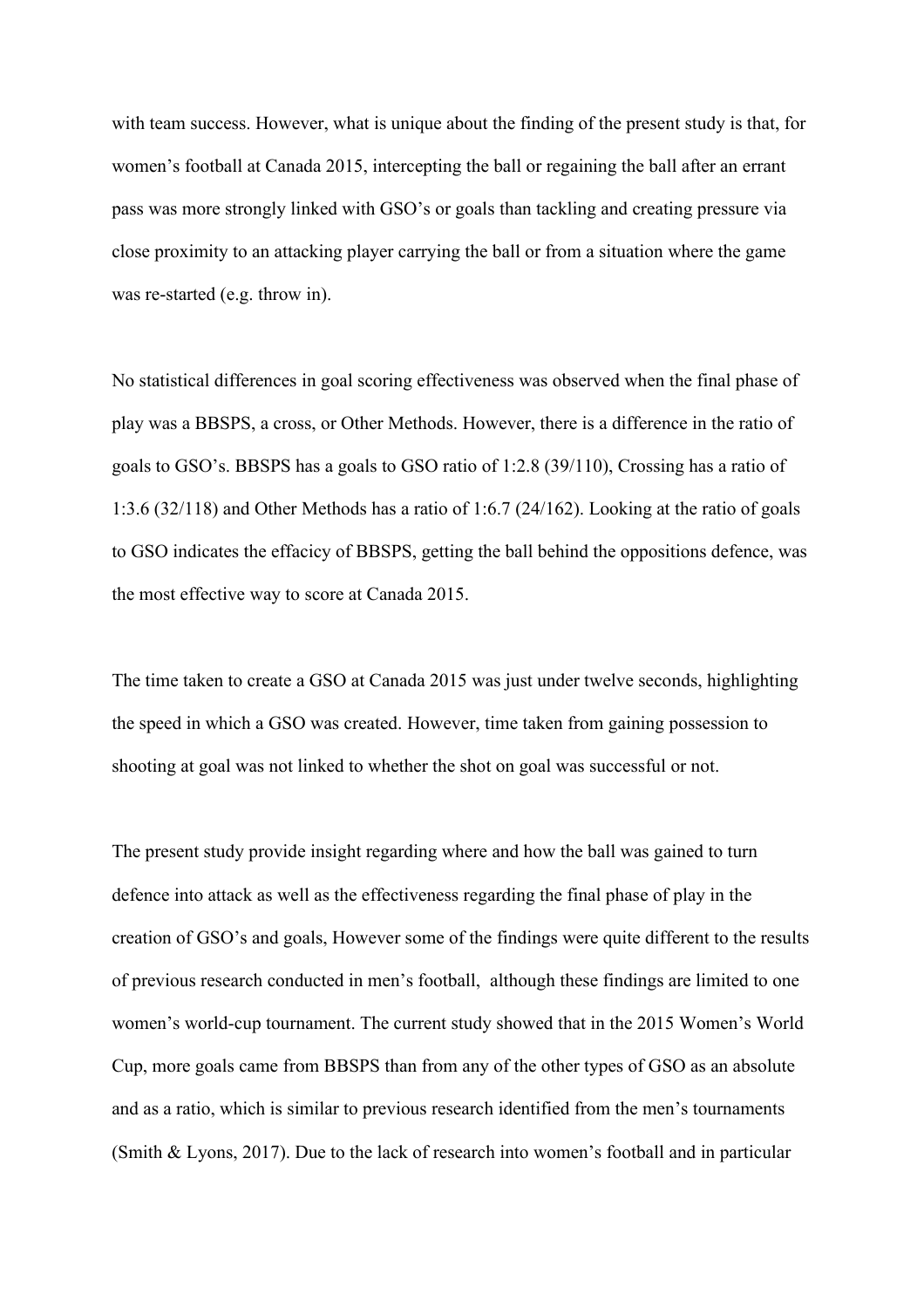women's international football, further research should be undertaken to not only investigate GSO where the shot was on target, but also those opportunities that due to skill error, or from a defender's intervention are off target.

At a practical level, the findings of the present study can be used to influence coaches and coach educators to design training sessions and interventions to successfully create GSO in women's football. For example, the findings can be used by coaches to develop training for women's football that reflects gaining possession of the ball in the midfield zones, and focuses on intercepting passes or forces opponents into turning over possession with misplaced passing. The findings may be used by coaches and players in their tactical preparation for competition. The lack of research into women's football was also highlighted and more research in this area needs to be undertaken, this could also include investigations into expected goals (xG) in women's football, which has come to prominence in both the football media and data analysis undertaken by clubs in the last few years.